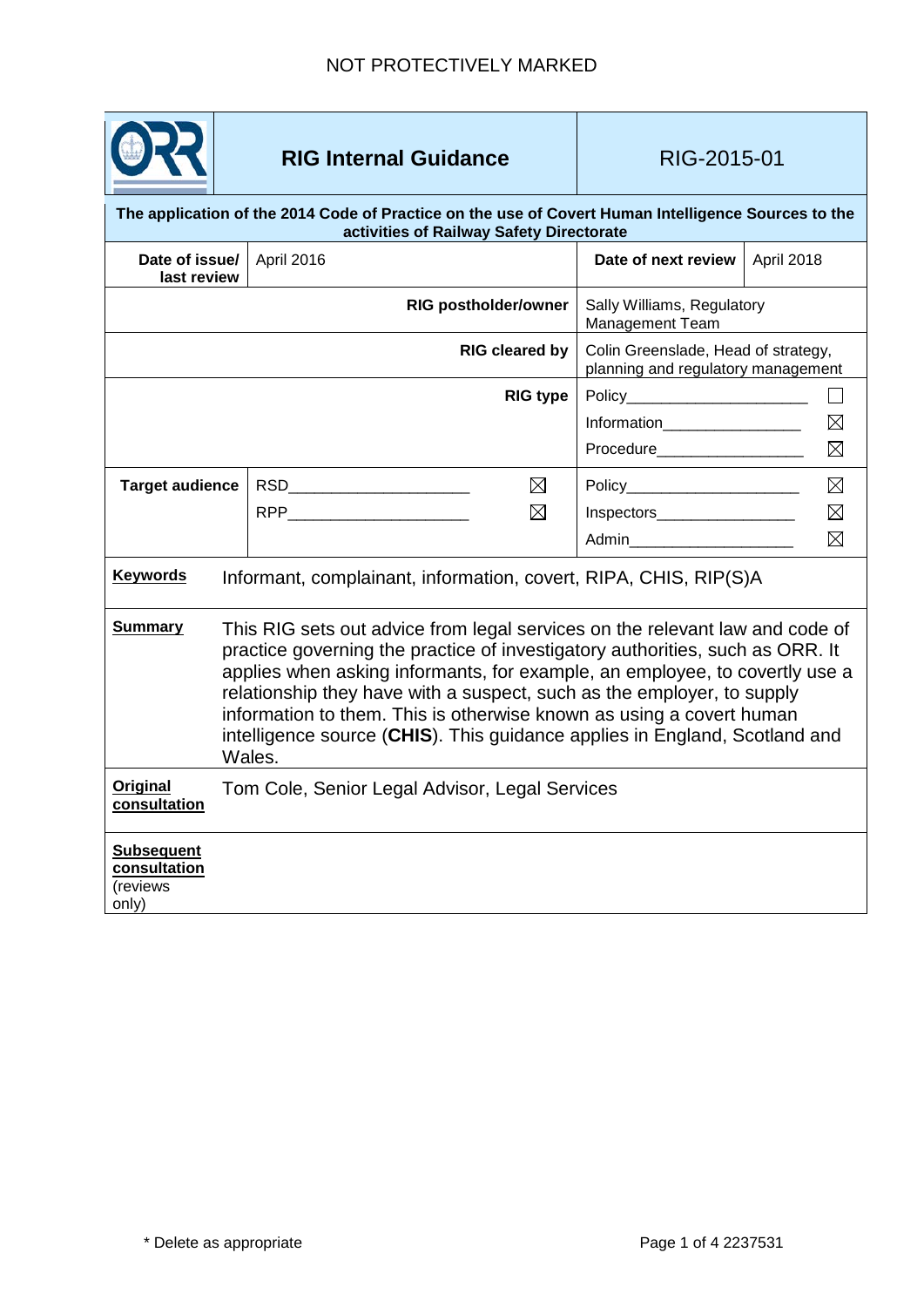**Detail** 1. Obtaining evidence and information from human sources is, in most circumstances both an acceptable and legally acceptable investigatory practice. However where the use of human sources qualifies as the use of a *covert human intelligence source* (a CHIS), such practice is regulated by the Regulation of Investigatory Practices Act 2000 (RIPA) and the associated Code of Practice. The requirements are similar in Scotland, as aspects of the Code apply north of the border and there is also a specific legislation - the Regulation of Investigatory Powers (Scotland) Act 2000 - Codes of Practice for Covert Surveillance and Covert Human Intelligence Sources. The principles contained in this RGD should be followed by all operational teams.

> 2. The Codes of Practice might be triggered when a complainant contacts us about a health, safety or welfare matter, and we would like/request **further information from them** to help us decide on a course of action. It is the action of asking the complainant for more information that may make them a covert human intelligence source (CHIS), and not the initial, unsolicited contact.

3. It is important to note that there is no specific prohibition on using a CHIS; however doing so without complying with the regime set out by RIPA may constitute a breach of the suspect's human rights to establish and maintain relationships without them being exploited by public authorities.<sup>[1](#page-0-0)</sup> This in turn may create significant legal and reputational risk including exclusion of the relevant evidence and possible actions of abuse of process.

4. Activity which constitutes using a CHIS is carefully defined. Using a CHIS is about exploiting the **relationship** a person (the **source**) has with another person or business (the latter usually being the **suspect**)). Investigators who think they may be using a CHIS should consider the following questions:

- a. Does the source have or seek to establish **a relationship** (business or personal) with the suspect duty holder?
- b. Is the source **using or exploiting** that relationship to obtain or gain access to information from the suspect; or, is the source disclosing information obtained from or **as a consequence of the existence** of the relationship?
- c. Is the activity being undertaken **covertly** i.e. is the source acting in a

 $1$  This right derives from the Human Rights Act 1998, Schedule 1, Article 8 (Right to respect for private and family life)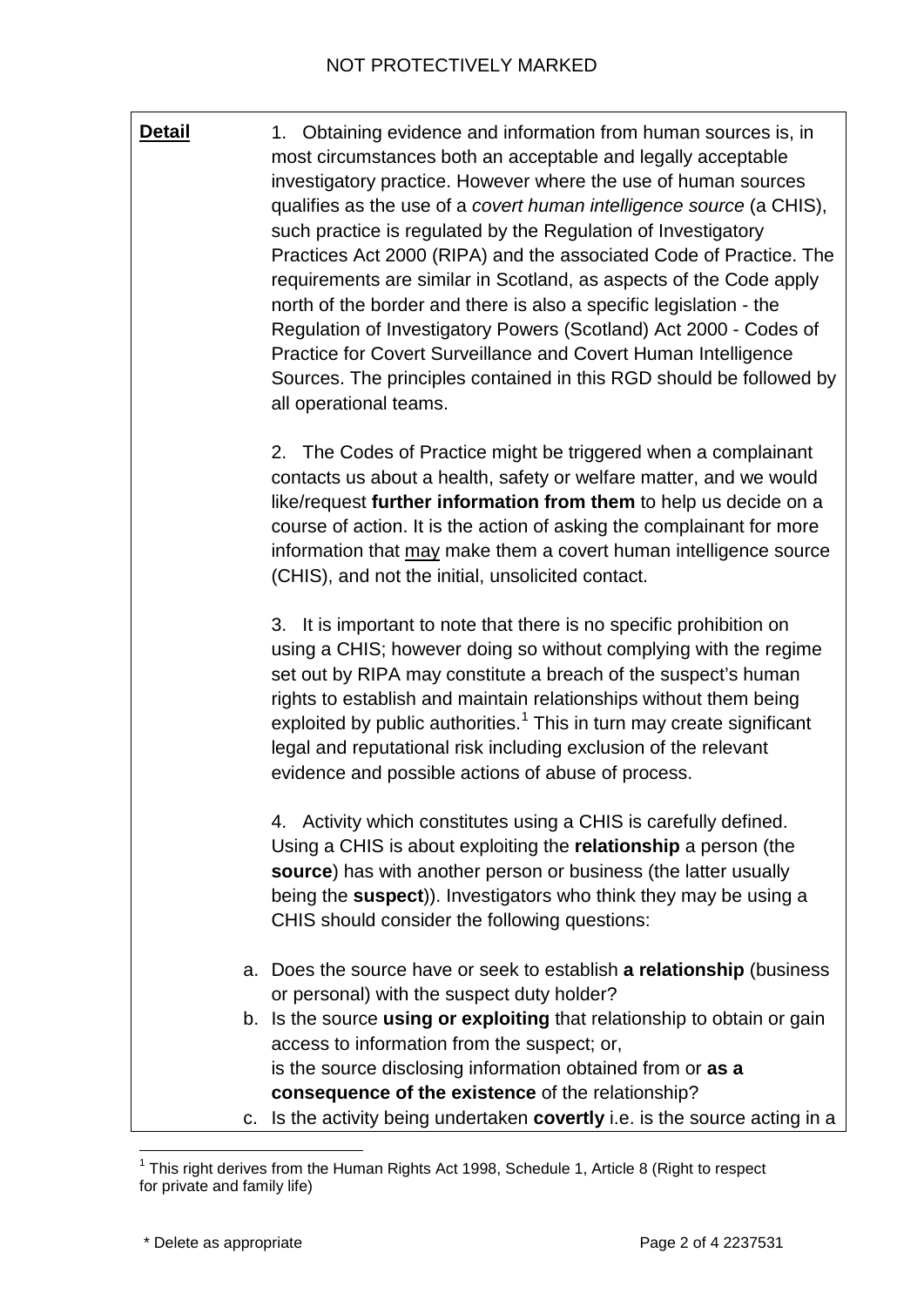matter so as to ensure that the suspect is unaware of their true purpose (to obtain or disclose information from them)?

d. Have you, the investigator, positively **asked or induced** the source to carry out the aforementioned activity?

## **Application to ORR**

5. In summary: are we asking a person to use their relationship with the duty holder e.g. as an employee, to gain information for us without the duty holder's knowledge? If the answer to the questions in paragraph 4 is yes, then the activity may constitute making use of a CHIS.

6. In certain, reasonably foreseeable circumstances, legal risk could be created through ORR using or asking complainants to obtain further information or evidence about a work activity, (post receipt of the initial complaint) as such activity may constitute using a CHIS. This risk will vary from case to case and be **highly fact sensitive**.

7. For example an employee could come forward as a whistleblower with information about an alleged offence. If ORR were to go back and ask them to obtain more information about their company or a colleague this could amount to using a CHIS *if* the person were being asked to use their relationship (either employment or personal) to obtain information without the other party knowing. This could amount to as little as asking a person to use their access rights as an employee (e.g. to gain access to a site) to take photographs etc.

8. The use of information from complainants who *volunteer* information is, in most cases, unlikely to fall within the definition of using a CHIS as the ORR has not induced, asked or assisted the obtaining of that information. However such situations should be **carefully monitored**.

9. Another exception is where disclosures are made (whether induced or not), pursuant to regulatory or professional duties. This is because the business or professional relationships from which the information is derived would not have been established or maintained for the covert purpose of disclosing such information (the presumption being that the other party to the relationship would be aware of the potential for the person holding the duty to disclose such information).